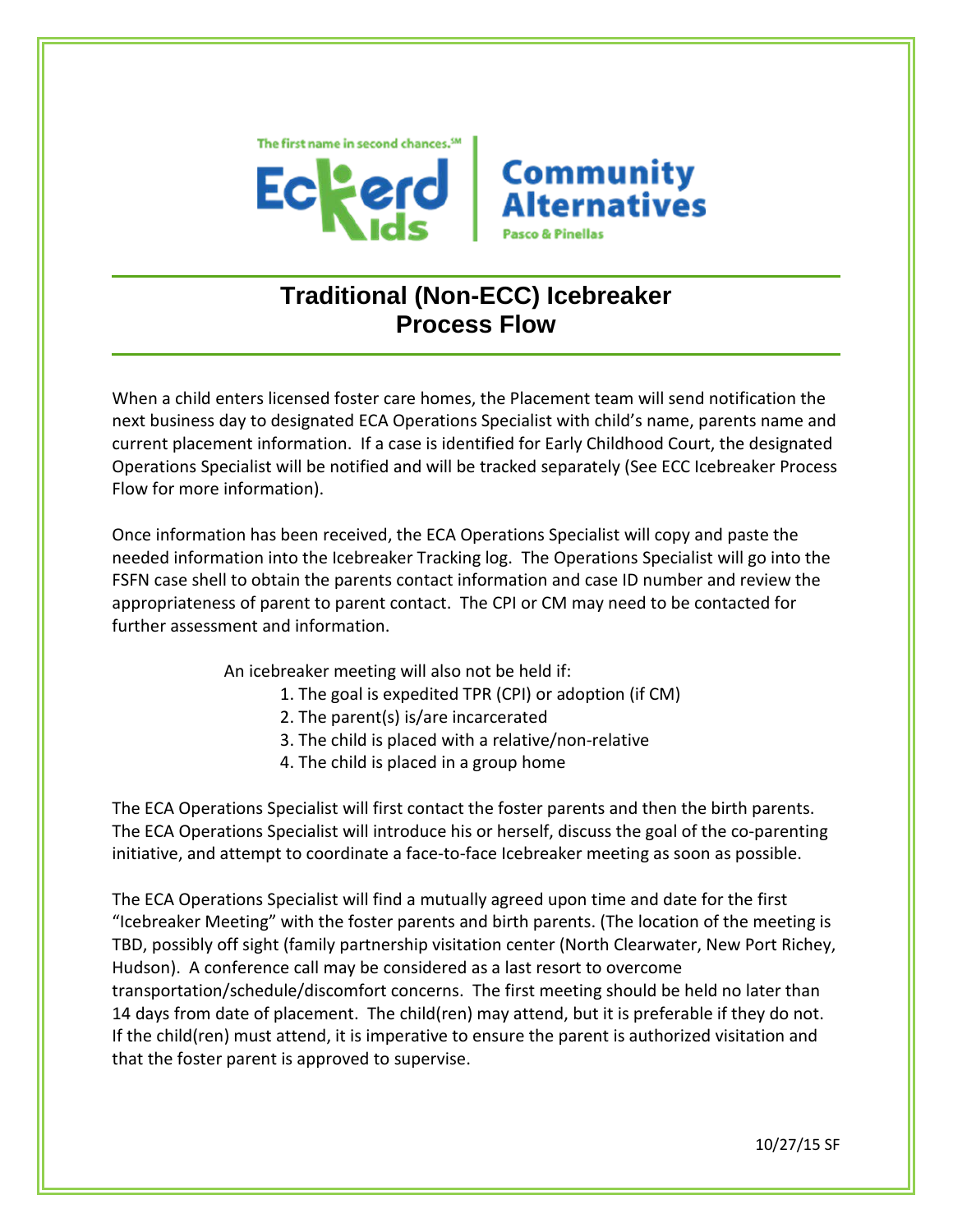The ECA Operations Specialist will facilitate the "Icebreaker Meeting"

- The ECA Operations Specialist will explain the purpose / goal of the meeting, as well as the agenda. Introduce the participants and clarify each role and responsibility.
- The foster parent speaks first to relieve the birth parent's anxiety of not knowing where or who the child is with. (How the child is doing, description of home, rules, family, expectations, etc.)
- The birth parent will share information about their child using the "About My Child" questionnaire as guide (Operations specialist fills the form in as information is given).
- The biological parent(s) will complete the Eco-Map for each child.
- If the child is present, he/she will share information about his/herself and express any desires or ask questions they may have.
- The ECA Operations Specialist will document the communication plan developed by all parties at the "Icebreaker meeting". The court ordered visitation plan will be discussed. The Operations Specialist will ask the foster parent if he/she will supervise visits or agree to exchange contact numbers with the biological parent(s) to continue communication going forward.
- ECA Operations Specialist will clarify any outstanding questions and wrap up the meeting. (Total time 45-60 minutes)

ECA Operations Specialist will create a meeting in FSFN under "other meeting". The operations specialist will upload the meeting template, the "About My Child" or "All About Me" forms, the "Eco-Map," and any other applicable documentation into the meeting icon. The operations specialist will then document that an icebreaker meeting has occurred in a note to file-general in the FSFN case. The note should reference that the meeting and attachments are located in the meeting tab. The CTS review template will also note that an "Icebreaker meeting" has or has not occurred. The Icebreaker tracking log will be updated with date meeting held or reason why meeting was not held. The tracker can be found on the G drive under Parent2Parent Icebreaker Meetings.

The Icebreaker data is tracked and calculated on a daily basis. The most recent information is presented at Foster Parent Task Force Meetings and on the Coparenting Initiative Calls. In addition, the Senior Director of Operations, Jess Sternthal, requires the information be given to her by COB on the 3<sup>rd</sup> of each month. The information will also be recorded on a Word document and placed in the Icebreaker section of the G Drive under the folder "Data Roll Up." The self-imposed goal is to facilitate an Icebreaker meeting on at least 75% of qualifying foster homes entered for the given timeframe (month, quarter, year, ongoing). This is calculated using the formula:

 *Icebreakers Held\_\_\_\_\_\_\_\_\_\_\_\_\_\_\_\_\_* 

*(Total FH entered - # of Homes Not Qualified – Already Coparenting)*